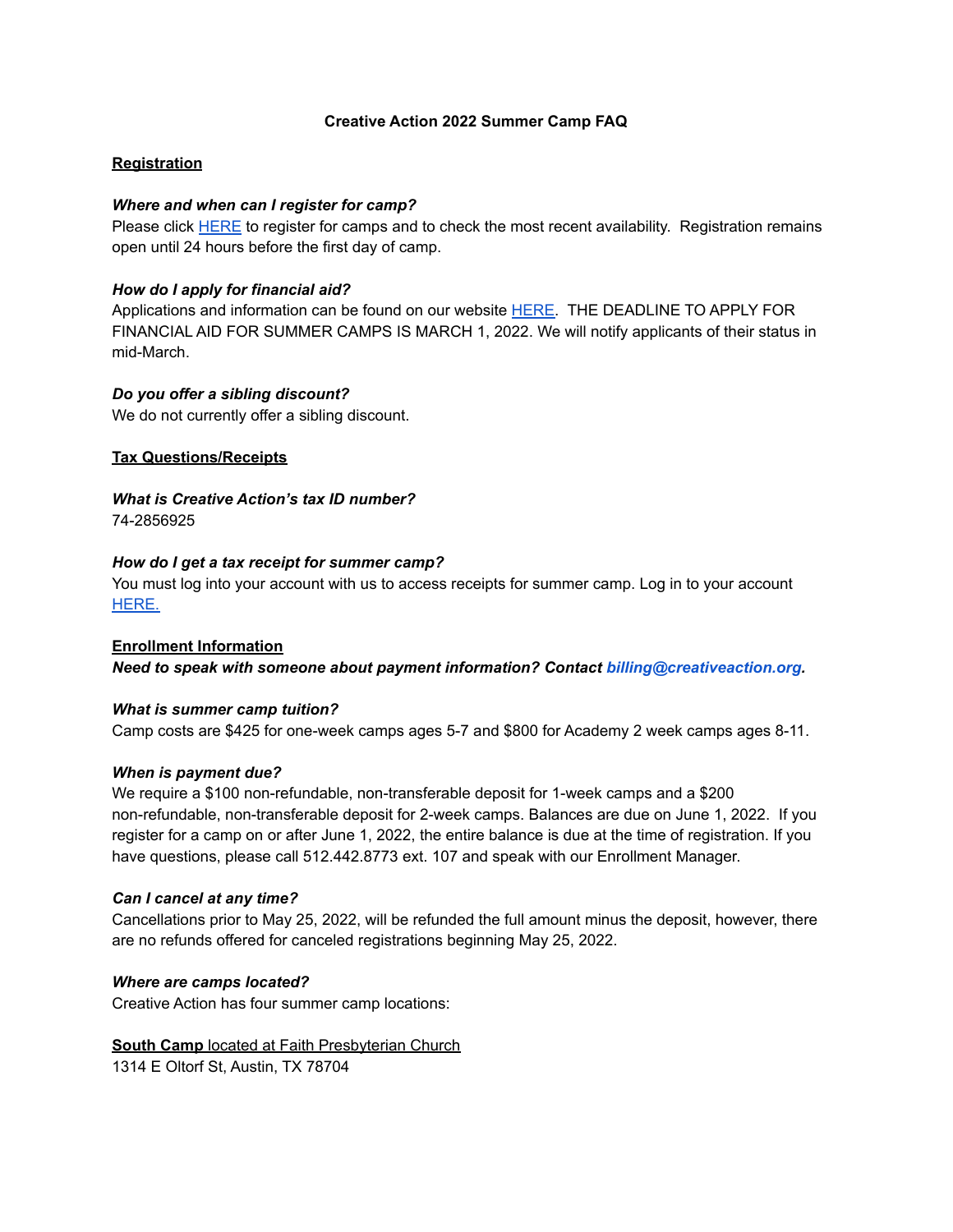The Faith Presbyterian parking lot is located on Oltorf, just west of I-35. Look for the Creative Action Sign marking the entrance to the fellowship hall for drop off and pick up.

**Central Camp** located at Ridgetop Elementary School 5005 Caswell Ave, Austin, TX 78751

There are several convenient parking locations at Ridgetop Elementary: street parking on Caswell Ave, the school parking lot along the playground, and the dirt parking lot across the street on 51st and Caswell Ave. Look for the Creative Action Sign marking the entrance to the Auditorium for drop off and pick up.

# **East Camp** at Creative Action's main building

1023 Springdale Rd, Building 3, 78721

Parking directly outside of the Creative Action building can fill quickly, but there are many short-term spots available as well as parking around other buildings. Look for the Creative Action Enter Here sign at Building 3 (second building on the left upon entering the parking lot) for drop off and pick up.

# **North Camp** at St. Andrew's Presbyterian Church

14311 Wells Port Dr. Austin, TX 78728

The St. Andrew's Presbyterian parking lot is located on Wells Port drive. Look for the Creative Action Sign marking the entrance to the main building for drop off and pick up.

# *Need to speak with someone about your child's day during camp or individual student needs? Contact your site administrator directly.*

# *What is my Site Administrator's contact information?*

South Camp / Faith Presbyterian Church: southcamp@creativeaction.org / 512-679-1703 East Camp / Creative Action: eastcamp@creativeaction.org / 512-698-9656 Central Camp / Ridgetop Elementary: centralcamp@creativeaction.org / 512-679-1705 North Camp / St. Andrew's Presbyterian Church: northcamp@creativeaction.org / 512-621-2026

# *What are the camp hours?*

Regular camp hours are 9:00 - 4:00. Student drop-off begins at 8:30am and pickup time is from 4-4:30.

# *Are there late pickup fees?*

A late pickup fee of \$25 for every 15 minutes after camp hours (after 4:30pm) will be incurred. Students must be signed in and out each day and will only be released to individuals on the child's approved pickup list provided at the time of enrollment. To add someone to this list, please contact the camp administrator for an Additional Authorized Pickup form.

# *Do I need to provide a lunch or snack for my child?*

Yes. Please send your child with a sack lunch, plus a morning and afternoon snack. Refrigeration and microwaves will not be available.

# *What if my child uses a daily medication?*

Please make note of this in your registration and notify the site administrator Monday morning. You will be asked to complete an Authorization to Dispense Medication form.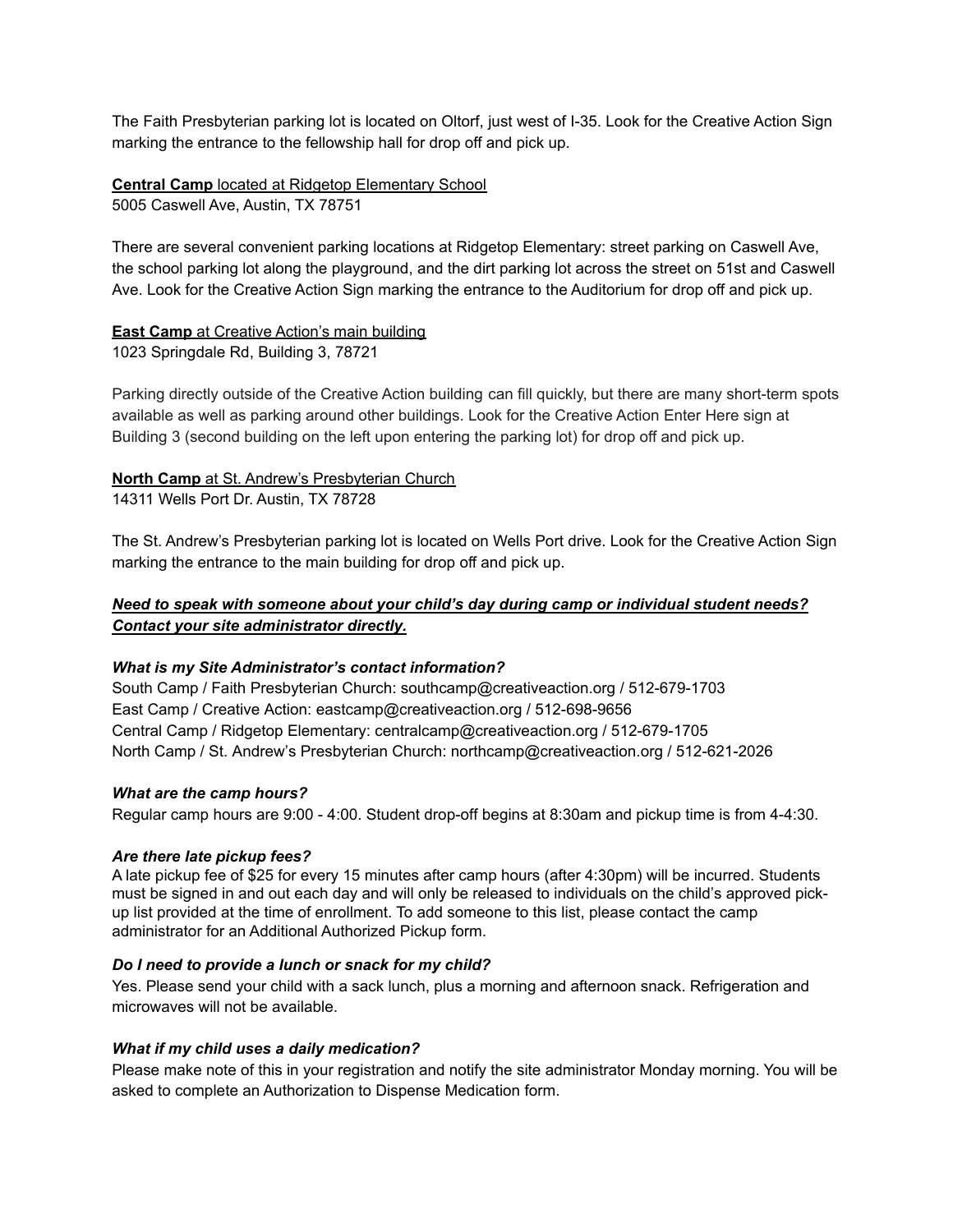## *What else does my child need to bring?*

Aside from lunch and two snacks, students may also bring a water bottle and any sunscreen or bug spray they may need. Students will be given time to apply sunscreen or bug spray before they go outside. Please label all belongings. Camps for ages 5-7 will include water slide fun! Please pack a swimsuit and towel for your child if they would like to participate.

## *What does my child need to wear?*

Comfortable clothing that allows them to move and get messy. Layering is recommended, as students will participate in indoor and outdoor activities. Closed-toe shoes are highly encouraged (tennis shoes are recommended) to ensure student safety. Camps for ages 5-7 will include water slide fun! Please pack a swimsuit and towel for your child if they would like to participate.

## *Is there a COVID-19 safety protocol?*

Keeping our students, staff, and families healthy and safe is important. Masks are optional for all students attending camp. As of April 2022, only staff will be required to wear masks and families will be updated if there is any change. Regular handwashing procedures will be built into the schedule and staff will be responsible for cleaning and disinfecting tables and frequently used materials.

For the safety and health of all our children and teachers, sick children need to be at home. Please do not send your child to the program if s/he is experiencing any symptoms of infectious illness, including, but not limited to, fever within the previous 24 hours without the use of fever-reducing medications, cough, sore throat, etc. Additionally, please do not send your child to programming if they have tested positive for COVID-19 within the last 10 days. Students who recently tested positive for COVID-19 can return to programming 10 days after the start of symptoms, they are fever-free for 24 hours without the use of fever-reducing medication, and their symptoms have improved.

Parents/guardians are required to notify Creative Action immediately if their child attended a camp and tested positive for COVID-19 within 48 hours of their attendance.

### *Do you take field trips or go swimming?*

Students in the 5-7 aged camps will have the option to participate in a water slide day. Students in the 8-11 aged camps will have the opportunity for fun party bus celebrations and/or rides.

| <b>AGES 5 - 7</b>                                           | <b>AGES 8 - 11</b>               |
|-------------------------------------------------------------|----------------------------------|
| <b>Morning</b>                                              | <b>Morning</b>                   |
| Drop-off and Activity Stations                              | Drop-off and Activity Stations   |
| Community Circle (welcome & preview of day's<br>activities) | Arts Enrichment Session 1        |
| <b>Outdoor Play</b>                                         | Outdoor Play                     |
| Snack                                                       | Snack                            |
| <b>Art Activities</b>                                       | <b>Arts Enrichment Session 2</b> |

### *What is the daily schedule?*